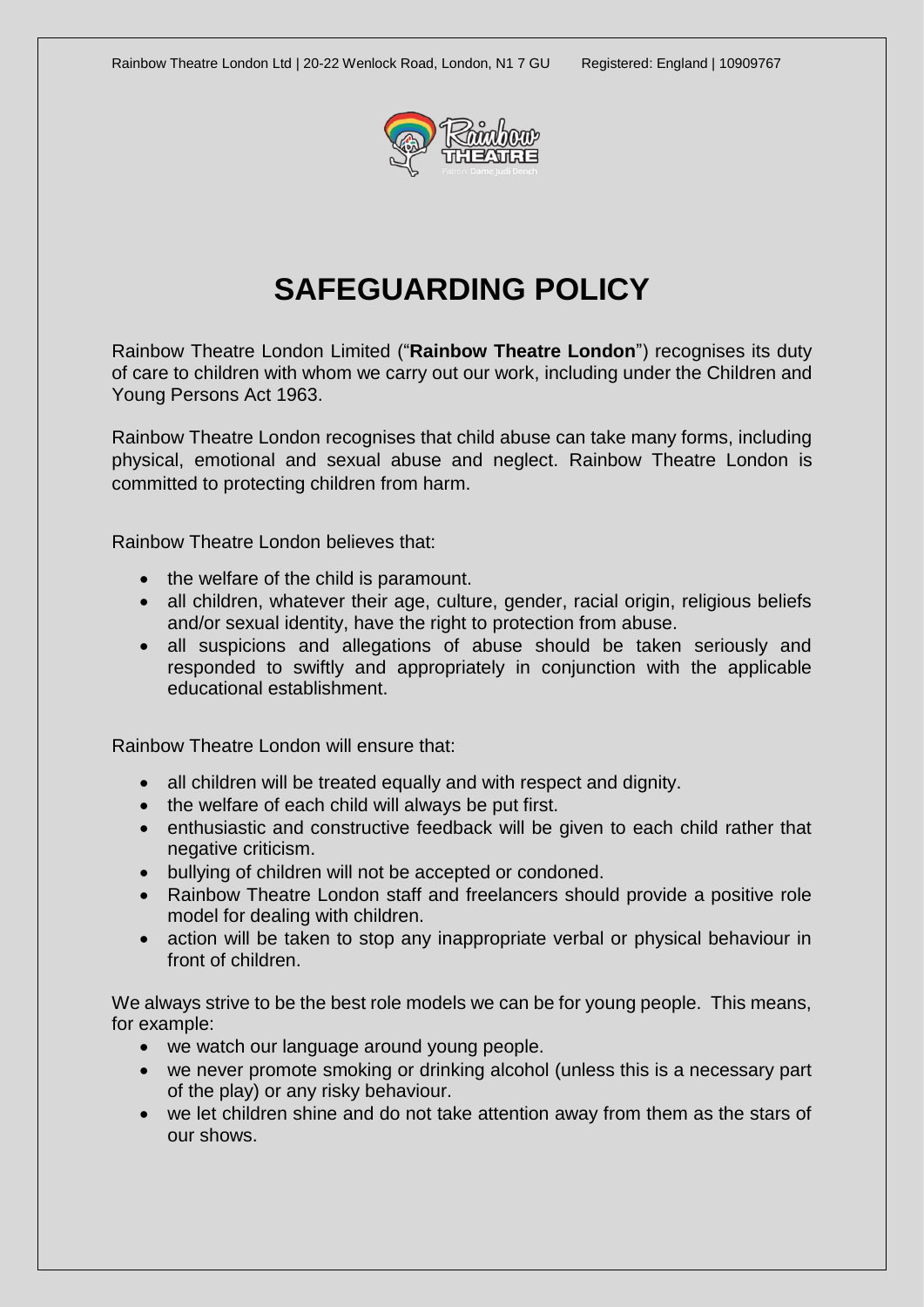• we acknowledge that children work at different paces and in different ways, so we will be sensitive to this and never force a child to do something they are not comfortable doing.

Rainbow Theatre London has child protection procedures which accompany this policy. This policy will be regularly monitored and will be subject to annual review.

# **CHILD PROTECTION PROCEDURES**

#### **Unsupervised Contact**

- Rainbow Theatre London should try to ensure that no adult has unsupervised contact with children.
- We insist that a teacher or member of staff at the school is present in the shows at all times.

### **Physical Contact**

- All Rainbow Theatre London staff should maintain a safe and appropriate distance from children.
- Adults should only touch children when absolutely necessary in relation to the particular activity.
- Adults should seek the consent of the child prior to any physical contact and the purpose of the contact must be made clear.

#### **Photographs**

- Rainbow Theatre London should take particular care with regard to taking, using and storing photographs or other images of children.
- Permission should be sought from parents/guardians for use of photographs or other images of children for promotional or other purposes.

#### **Suspicion of Abuse**

- Rainbow Theatre London will immediately make this known to a member of staff of the school and tell them they have a safeguarding concern.
- Each school is required to have individuals who are nominated for specific safeguarding responsibilities. Find out who that person is and ask that the concern is raised with them. You should also tell a director of Rainbow Theatre London (Rae or Helen).
- You should make a note for your own records of what you have witnessed, together with your response.

## **Disclosure of Abuse**

If a child confides in you that abuse has taken place:

- Remain calm and in control and listen carefully, showing the child that you are taking the allegation seriously.
- Do not ask leading questions.